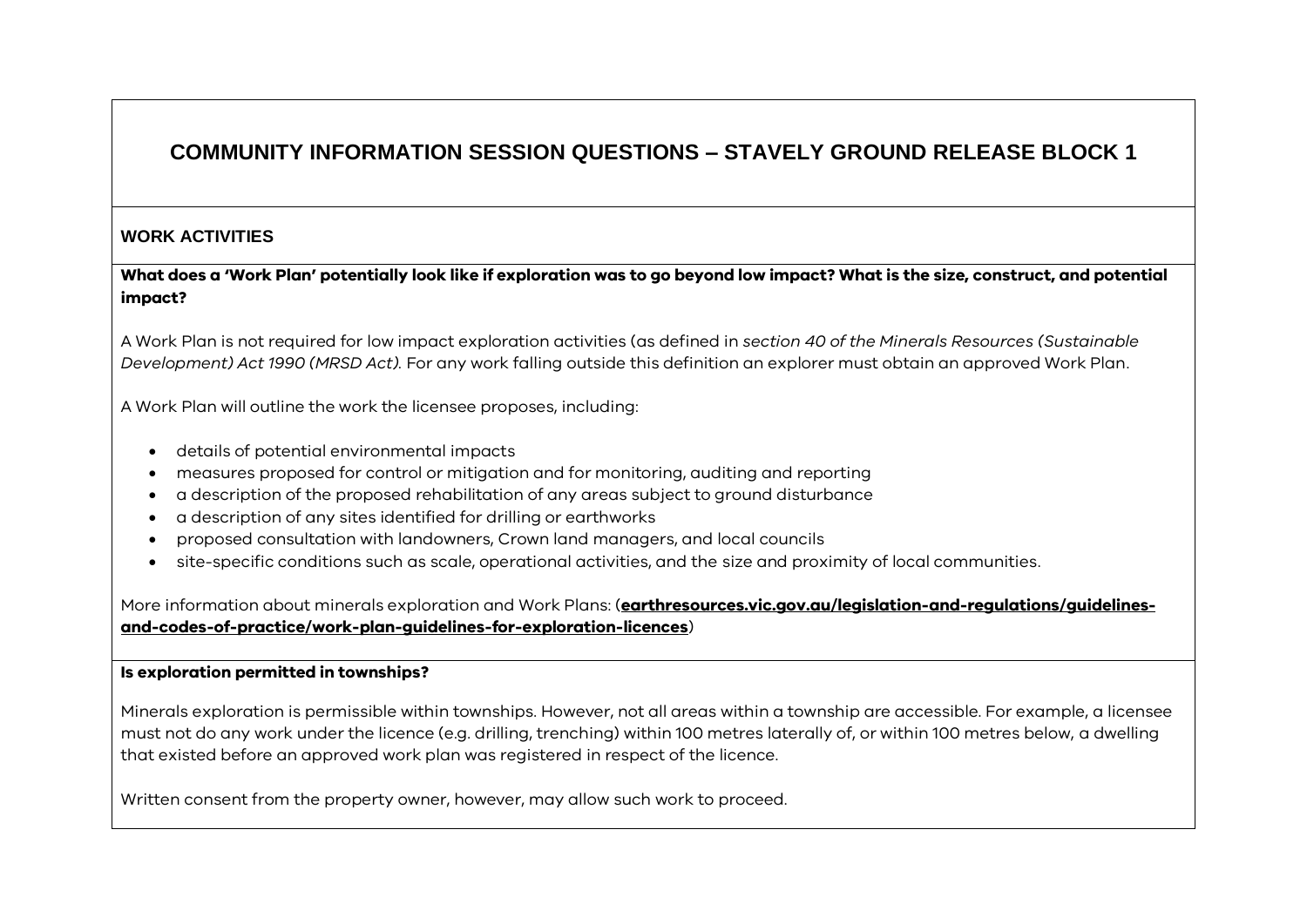# **LAND USES**

# **If the exploration is proposed for long-term use which changes the land use, should council need to incorporate exploration activities in strategic planning exercises?**

Minerals exploration is generally a short-term land use activity and rarely changes land use over the longer term. Even for short term use of land, the explorer is expected to compensate the landowner if there is any loss of income or access to property as a direct result of exploration activity.

The maximum term for an exploration licence is five years with up to two renewals possible, for a period of five years or a lesser period as determined by the Minister.

The second renewal may only be granted where there are exceptional circumstances and where the Minister is satisfied there is a likelihood of the licensee identifying minerals in the land covered by the licence during the period of the renewal.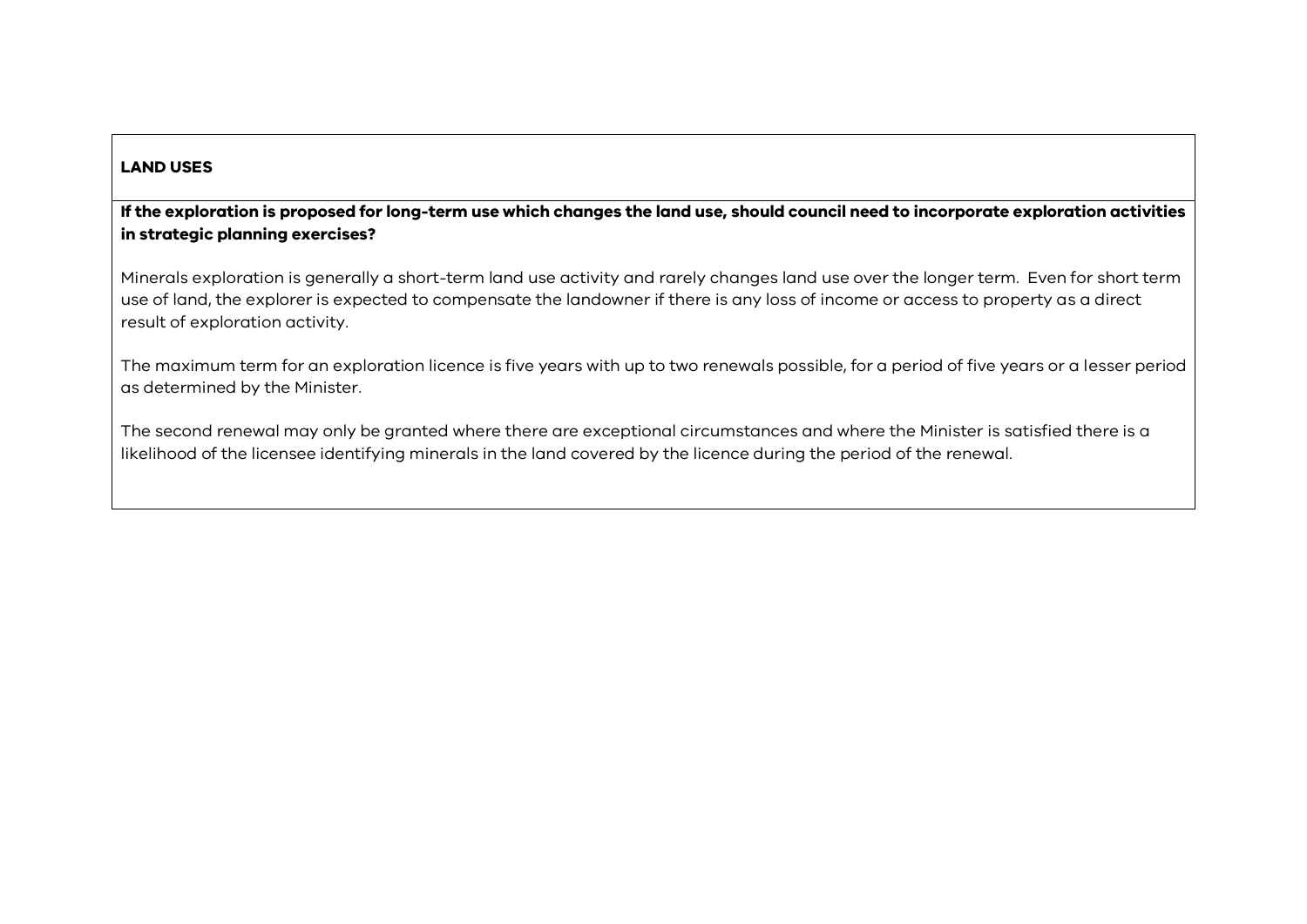# **LICENSING**

# **If exploration is successful, will mining be open-cut or underground?**

Less than one per cent of exploration projects in Victoria typically progress to an established a mine. To meet all the regulatory requirements and to secure investment funding, it can take up to 15 years for a mine to become operational from the time that an economically viable deposit is identified.

The process for being granted approval to build and operate a mine in Victoria is very rigorous. It involves detailed environmental, heritage, land planning, water and other approval processes and assessments, and detailed studies to assess potential environmental, social and economic impacts.

Many Victorian goldfields offer opportunities for new discoveries through the application of modern geoscience knowledge and minerals exploration techniques and technology. However, because the depth of gold bearing quartz varies across the state, there are few open cut gold mines, and most of these are historic and small scale.

There are only three mines with visible ground disturbance, and these are not currently operational.

#### **How far into the 12-year suggested process is Westrock at this time?**

Stavely Block 1 was licensed to Westrock Minerals Pty Ltd on 27 April 2020. The company is therefore at the beginning of the exploration to mining cycle, the duration of which will depend upon its success in identifying a minerals deposit that is economically viable to extract.

Westrock Minerals Pty Ltd had intended to undertake reconnaissance activities (water and soil sampling) over the winter months. Due to COVID-19 restrictions, the company has been unable to access the tenement, so physical sampling is on hold.

The company has, however, settled land access agreements with the majority of targeted landholders.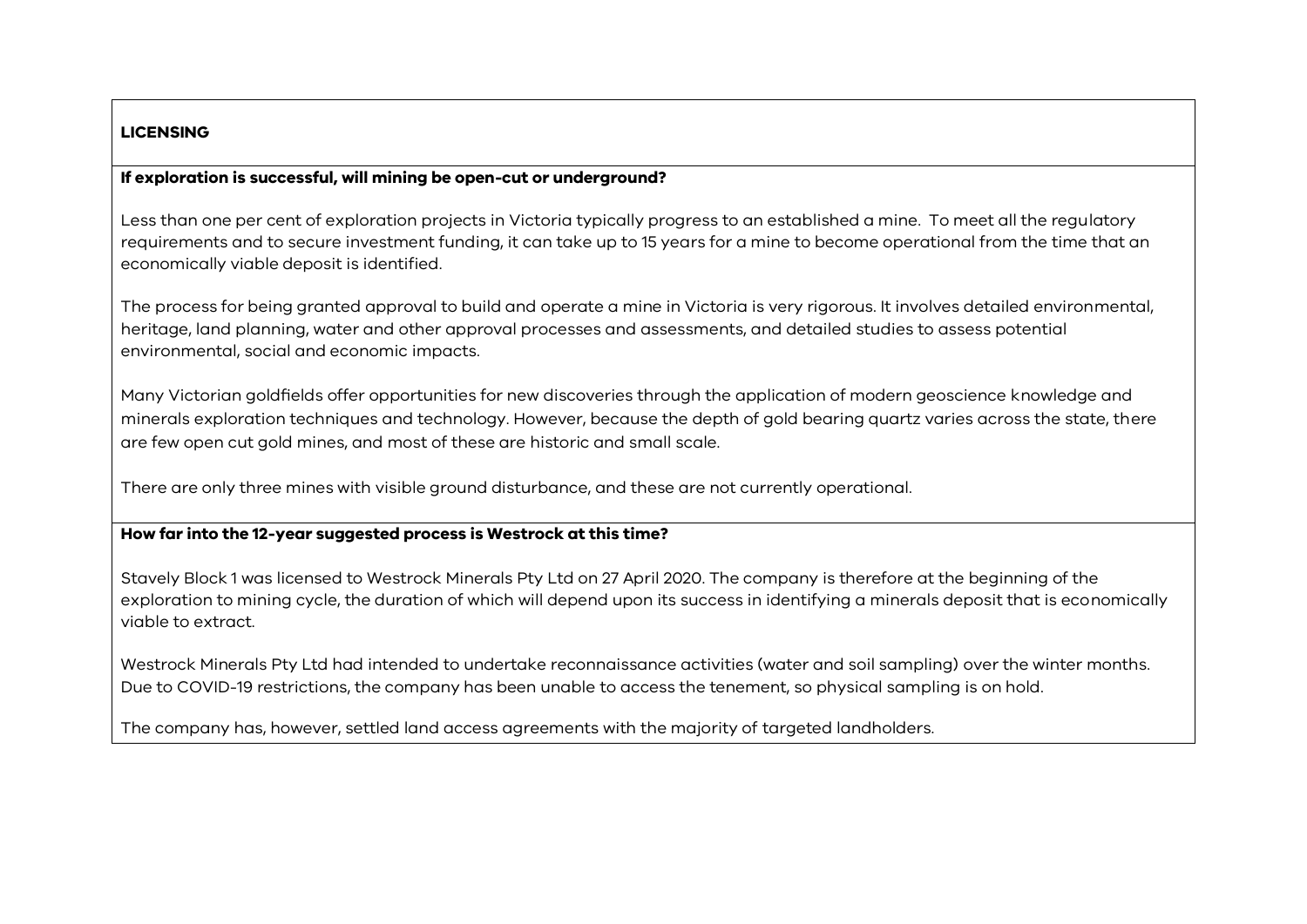# **LAND ACCESS AND COMPENSATION**

#### **Do explorers pay for the farmers' legal advice when negotiating a property access agreement?**

An explorer should pay for the reasonable professional costs incurred by a landholder in negotiating land access consent and the reasonable costs of determining any compensation. This is because negotiating access consent is not core to agricultural businesses and landholders are generally not familiar with the scope of the terms and conditions which may be established as part of an agreement.

#### **What happens if a landholder refuses to allow exploration?**

As the Crown owns the minerals, landowners and occupiers do not have the absolute power to control access to their land for exploration. The *Minerals Resource Sustainable Development Act 1990 (MRSD Act)* allows access to freehold land for exploration activity with the prior consent of the landholder and/or occupier, including compensation, if applicable.

If consent is not given or a compensation agreement is not reached, then compensation can be determined by VCAT. Once compensation has been determined by VCAT (or the Supreme Court) exploration may be undertaken on the landholders' property.

Parties are encouraged to resolve disputes regarding land access and any compensation with independent mediation advisers.

## **If I take the explorer to VCAT who pays for that?**

The Victorian Civil and Administrative Tribunal (VCAT) is available where conciliation between the parties has failed to achieve a satisfactory settlement negotiation and should be used as a last resort.

At VCAT, parties are expected to bear their own costs, unless VCAT orders otherwise. VCAT may only award costs if it is fair to do so.

# **What if you are a neighbouring property and your amenity is compromised, will you, as the neighbour, be compensated?**

Yes, you would be compensated for activities undertaken on neighbouring properties if you are the owner or occupier of neighbouring land and you suffer any loss or damage as a result of the exploration activity.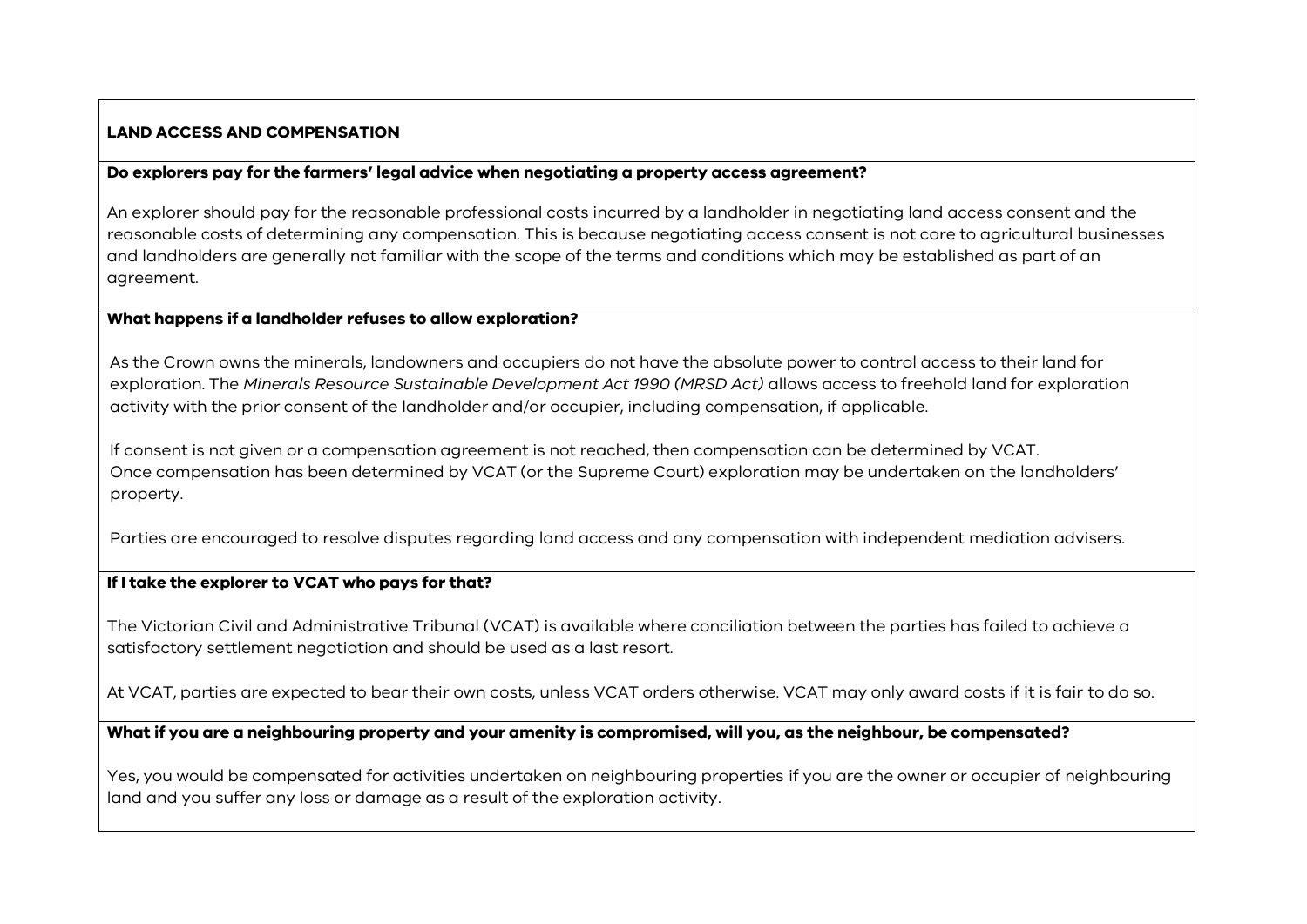Compensation is payable by the licensee to the owner or occupier of private land for any loss or damage that has been or will be sustained as a direct, natural and reasonable consequence of doing of work under the licence including:

- Damage to the surface of the land or to any improvements on the land severance of the land
- loss of amenity, including recreation and conservation values
- loss of opportunity to make any planned improvement on the land
- any decrease in the market value of the owner or occupier's interest in the land.

Landholders should take legal advice as to their rights and should seek professional advice on compensation.

**What's in it for me and my farm? Why would a farmer want to cooperate with a mining company that might end up throwing them off their land?**

Minerals exploration is generally low impact and targeted, and over the course of a project a licensee might contact only a few landholders seeking consent to access their land. Most projects never go beyond this.

A minerals explorer must ensure its operations minimise interference with other activities on the land. If landholders and occupiers are adversely impacted, they have the right to be compensated by the explorer.

A written consent or a compensation agreement must be put in place between the parties. Compensation can be in the form of financial or "in kind", such as fencing, roadwork, pasture improvements and so on. An explorer may employ local people and spend locally on fuel, equipment, food and staff accommodation.

The six successful tenderers for the Stavely blocks collectively are likely to spend over \$20 million on exploration activities in the region over their five-year licence terms.

# **Did the Victoria Farmers Federation get paid to develop this land access consent tool? Why not a legal service?**

The Victorian Farmers Federation was not paid for these consultations. In developing the land access consent and compensation tool, the Department of Jobs, Precincts and Regions consulted several parties, including a company specialising in facilitating discussions and negotiations between landholders and exploration companies, the Victorian Farmers Federation, and the minerals industry.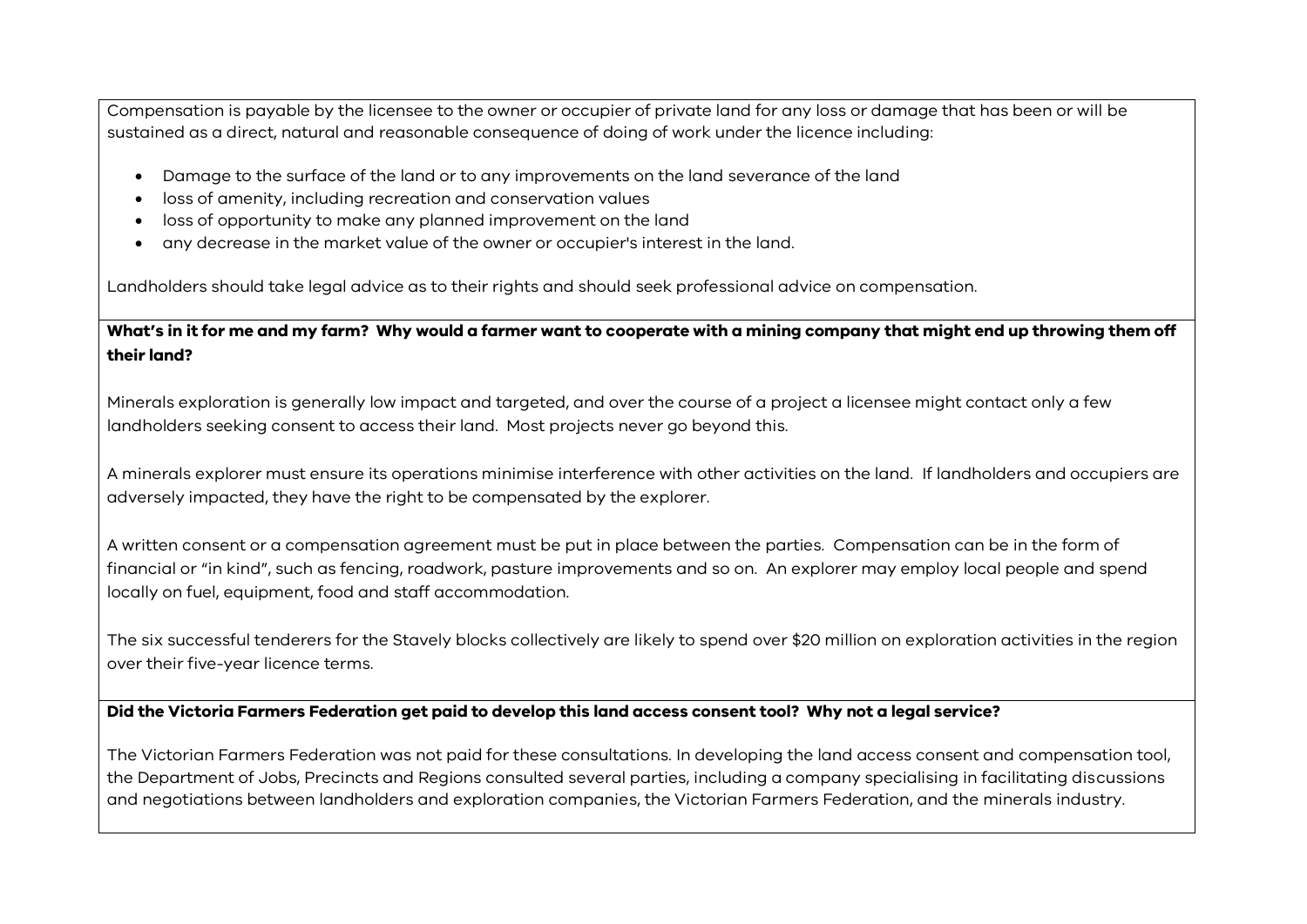**Why are you telling farmers to use this tool instead of advising them to get legal advice, which is more appropriate considering the impact mining will have on their business? If it is a legal document, why are you recommending a "tool" and not legal advice?**

The land access consent tool (**https://earthresources.vic.gov.au/community-and-land-use/commercial-consent-agreement**) was developed to provide confidence to farmers about their rights and what matters they could negotiate in the terms and agreement when explorers seek to access private land.

Landholders are encouraged to seek professional advice and explorers are expected to pay reasonable costs towards that professional advice.

Lawyers and financial advisors in the Stavely region have been informed about the tool, including that it is voluntary and flexible to be moulded to suit individual circumstances.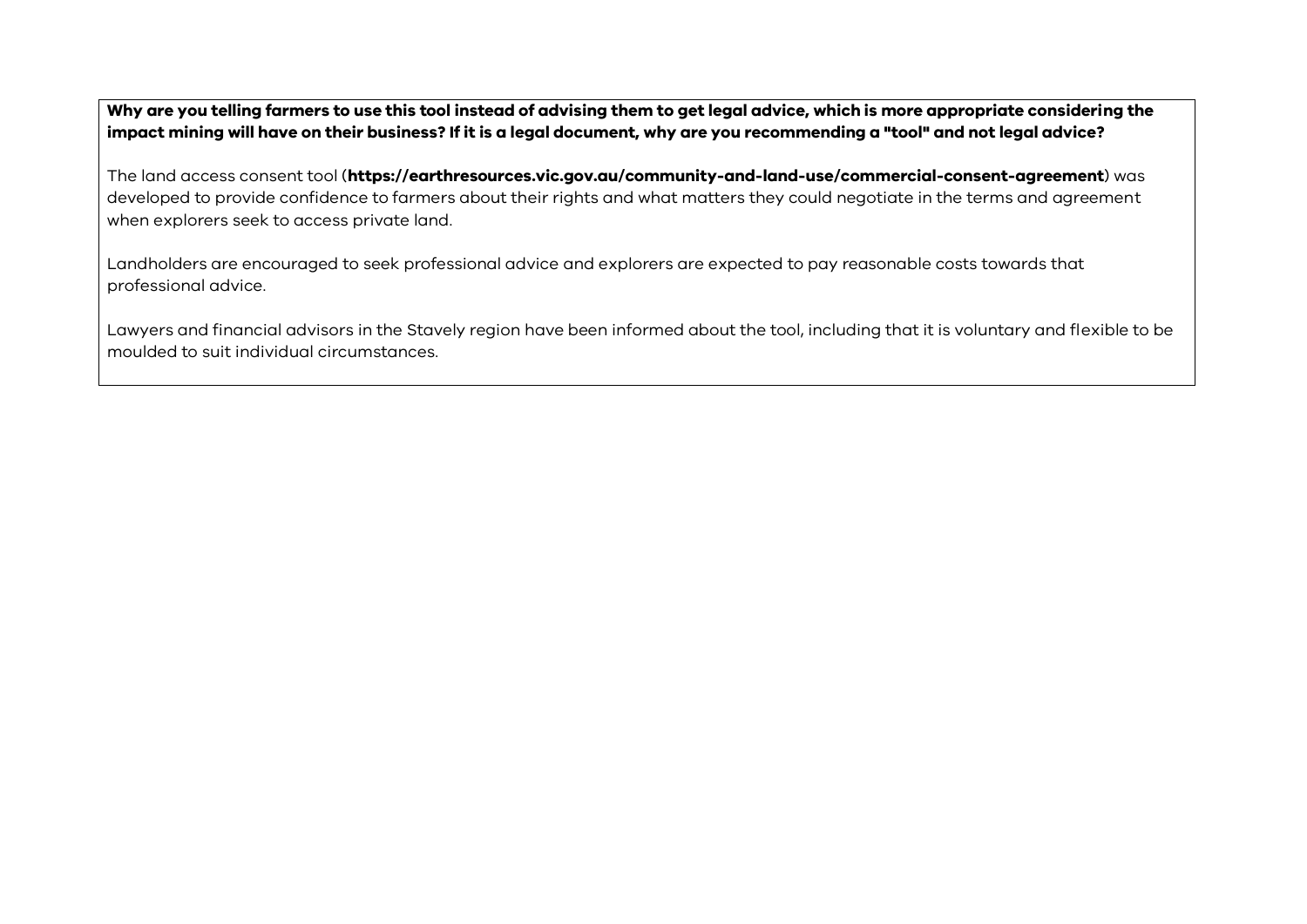## **ENVIRONMENT**

# **What mapping is done and/or has been considered for culturally sensitive sites and threatened flora and fauna?**

As part of the Stavely Minerals Exploration Initiative, detailed studies and consultation were undertaken to understand land uses, land planning, environmental, water and heritage features within the region and to consider whether minerals exploration might affect these features.

Minerals exploration licence applicants receive information about the Aboriginal Cultural Heritage Register and Information System (ACHRIS) online portal of the Victorian Aboriginal Heritage Register, which provides resources and services to assist explorers in fulfilling any cultural heritage requirements. Actual locations of cultural heritage sites are not made public to minimise the likelihood of vandalism, damage, or theft. Licensees are made aware it is possible that not yet identified sites or relics exist within a licence area.

# **If mining goes ahead where will the water for processing and mine activities come from? Can they use the groundwater? What protection do farmers have to protect that?**

The *Mineral Resources (Sustainable Development) Act 1990* (MRSD Act) encourages an economically viable mining industry to operate in a way that supports environmental, social and economic objectives of the State.

Included in the Act is a requirement for industry operators to prepare and seek approval for a work plan. As the main guidance document, the work plan will describe the management of onsite water use and its context through operation, progressive rehabilitation and closure. The work plan also outlines monitoring and auditing requirements for each site that will contribute to the water management strategy.

Once approved, the work plan imposes conditions on the activities undertaken in relation to water. The work plan may also include offsite disposal of wastewater with the relevant EPA approvals and licences in place.

Whenever there is an intention to drill to take groundwater for purposes other than for stock and domestic use, a licence is required under the *Water Act 1989*. This law applies to minerals exploration, just as it does for farmers and other landholders. This includes in a situation where a minerals explorer drills to take water samples rather than geological samples.

Drilling to explore for mineral resources is authorised under the *Minerals Resources (Sustainable Development) Act 1990* and drillers carrying out minerals exploration drilling do not require licences under the *Water Act 1989*.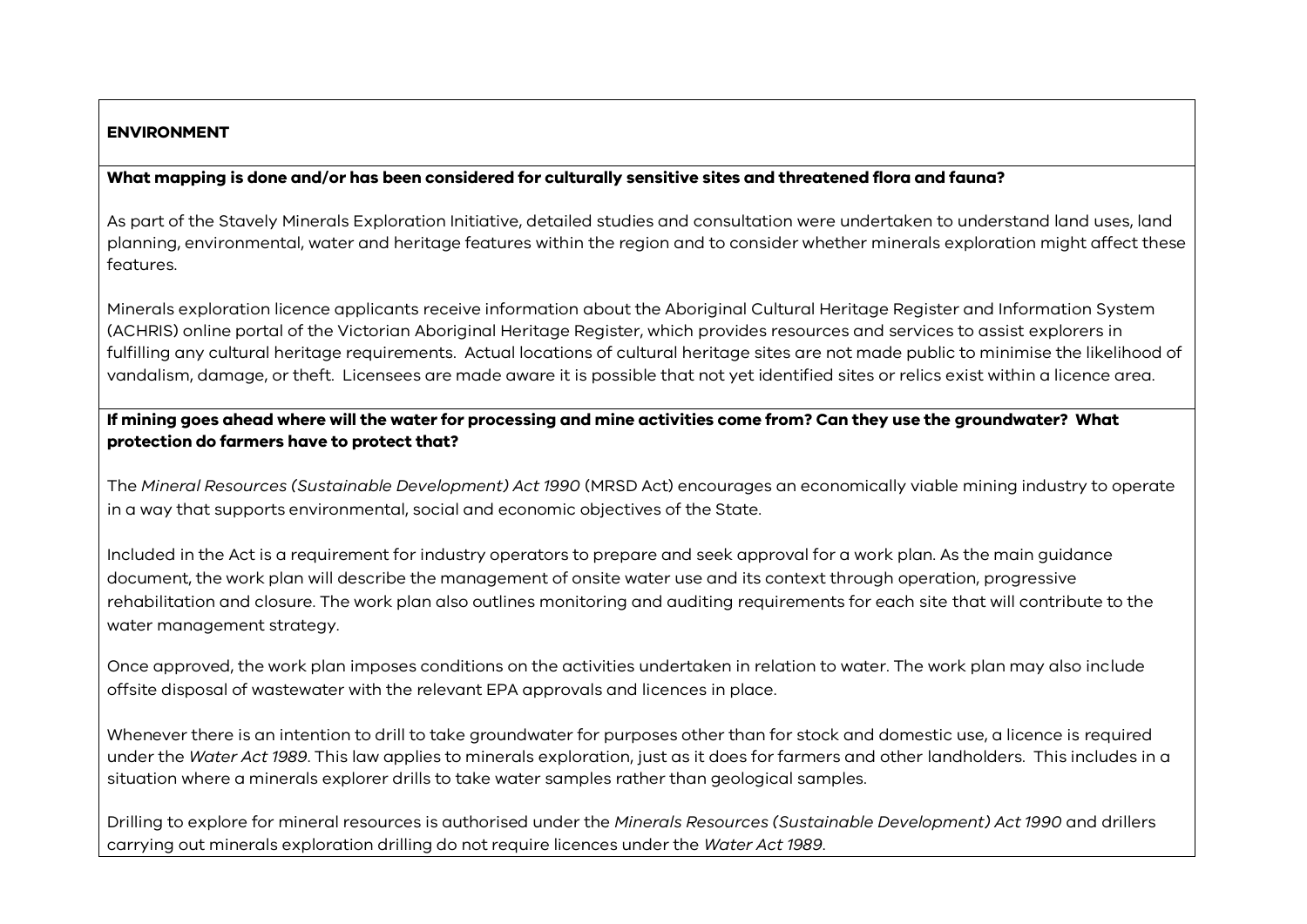## **Does DJPR update state government groundwater databases with the data licensees collect from bores?**

As part of the minerals exploration licence obligations, a licence holder must report groundwater data to the Earth Resources Regulation. Branch of the Department of Jobs, Precincts and Regions.

The state's groundwater database, however, is updated through the Department of Environment, Land, Water and Planning's routine monitoring of active State Observation Bore Network (SOBN) bores only.

Data collected from SOBN bores as part of government-led projects such as Water Science Studies and the Victorian Gas Program) is also entered in the database. Visualising Victoria's Groundwater (**<https://www.vvg.org.au/>**) is a map tool that provides groundwater bore data normally available to the public.

For privacy reasons, data exploration licensees collect from private properties is not published on the database. Westrock Minerals Pty Ltd stated during the community information sessions they would share groundwater data they collect with landholders.

**When accessing properties, and adhering to best practice biosecurity protocols, external vehicles are not permitted on our farm we only use our own vehicles. How will DJPR protect us and our biosecurity?**

Minerals exploration companies must meet biosecurity obligations specified in licence conditions including:

- The licensee must ensure that all soil that is imported into the exploration licence area is free of disease and noxious weeds.
- The licensee must take all reasonable measures to minimise the spread of noxious weeds, pest animals and plant diseases whilst undertaking exploration activities.
- The licensees must adhere to any biosecurity protocols that have been adopted on private or Crown land.

Licensees are encouraged to negotiate with farmers about any unique requirements associated with their property. For example, access points and roads and tracks to be used by the exploration company should be negotiated as part of the land access consent agreement, along with procedures such as documenting vehicle and footwear washdowns

These are established by agricultural enterprises to manage the interface with external suppliers, such as diesel deliveries, veterinary services, stock or grain transportation or utilities. Exploration companies use specialist equipment which cannot be transferred to onfarm vehicles.

Specialist exploration vehicles would be subject to the same washdown and registration systems as other vehicles.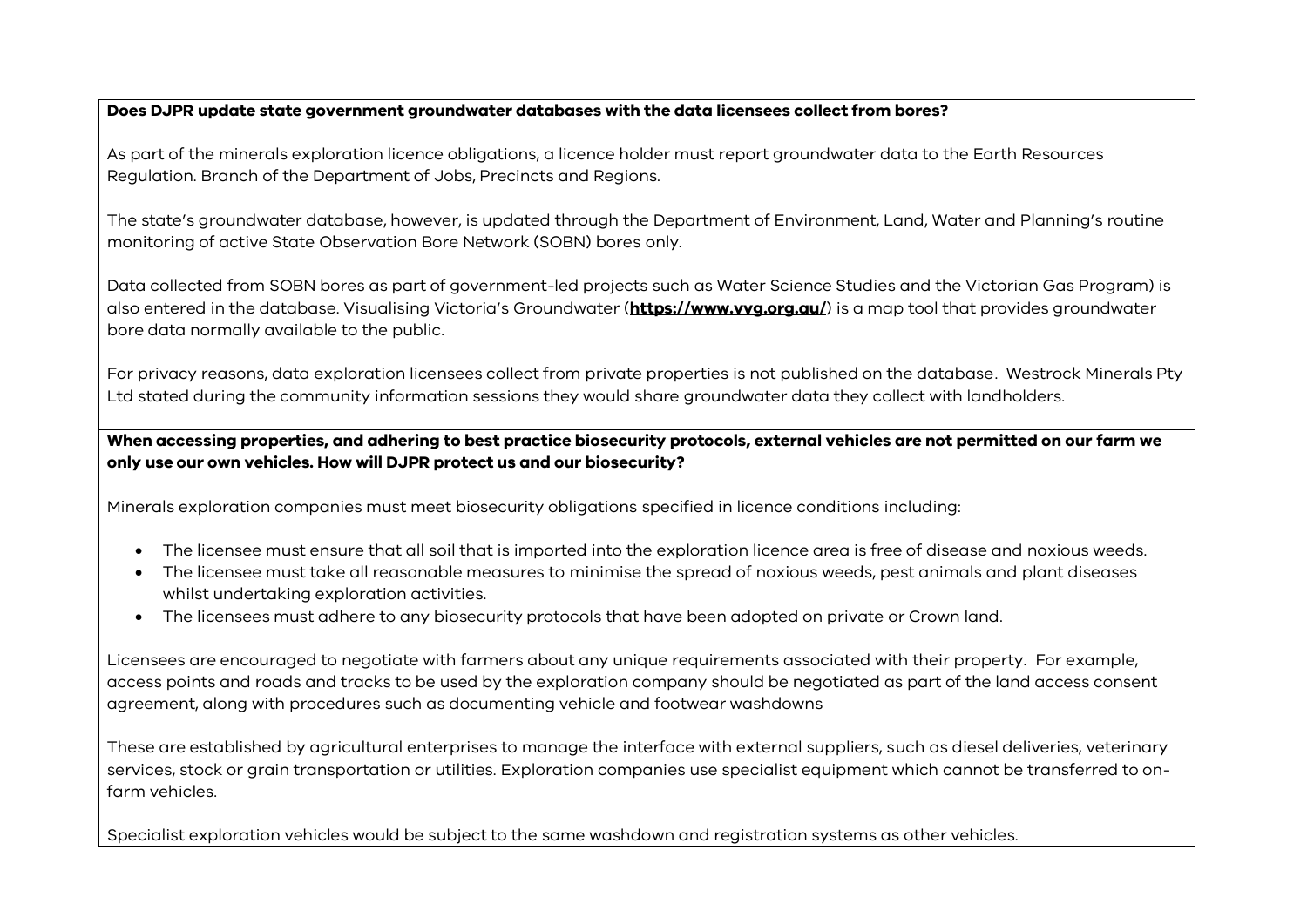# **What are your biosecurity protocols when moving from property to property?**

The Code of Practice for Mineral Exploration recommends:

- all vehicles, plant, machinery, tools and work boots be thoroughly cleaned before moving to a new site or location and earthmoving equipment washed before entering properties.
- Material imported for construction (for example, hardstands, drill pads, tracks and roads) should be sourced from 'clean' pits and be free from soil pathogens and noxious weeds. Likewise, soil used for rehabilitation should not contain noxious weeds.
- Wash downs should be done in purpose-built facilities. A licensee might need to assess the need for temporary mobile facilities to be brought on site.
- Before moving vehicles and equipment between areas, all soil and organic matter must be thoroughly removed, with the undersides of vehicles given special attention.
- Equipment moved from areas of known noxious weeds or diseases (e.g. *Phytophthora cinnamomi*), may need to be disinfected. Disinfectants should not be applied in the vicinity of waterways.

# **How are areas of high biodiversity on private land managed, e.g. Trust for Nature covenants?**

Many landholders who have areas of their property that possess high biodiversity values have sought greater safeguards through Trust for Nature (TFN) covenants.

The Department of Jobs, Precincts and Regions recommends landholders raise the existence of a Covenant area when negotiating the terms and conditions for consent to access private property. The licensee must take all reasonable measures relating to native vegetation and faunal habitats, so it is highly likely they will be amenable to avoiding the covenant area.

Early in the planning of a project, licensees must seek the advice of an Earth Resources Regulation inspector and the Department of Environment, Land, Water and Planning (DELWP) about *Flora and Fauna Guarantee Act 1988 (FFG Act)* and Biodiversity assessment guideline requirements and the Australian Department of the Environment about how to address potential *Environment Protection and Biodiversity Conservation Act 1999 (EPBC Act)* issues.

Any proposals for the clearing of native vegetation (including dead standing timber) will be assessed by DELWP in accordance with the requirements of the *FFG Act* and the Biodiversity assessment guidelines through the Work Plan process. The destruction or injury of native wildlife on public or private land requires a permit under the *Wildlife Act 1975*.